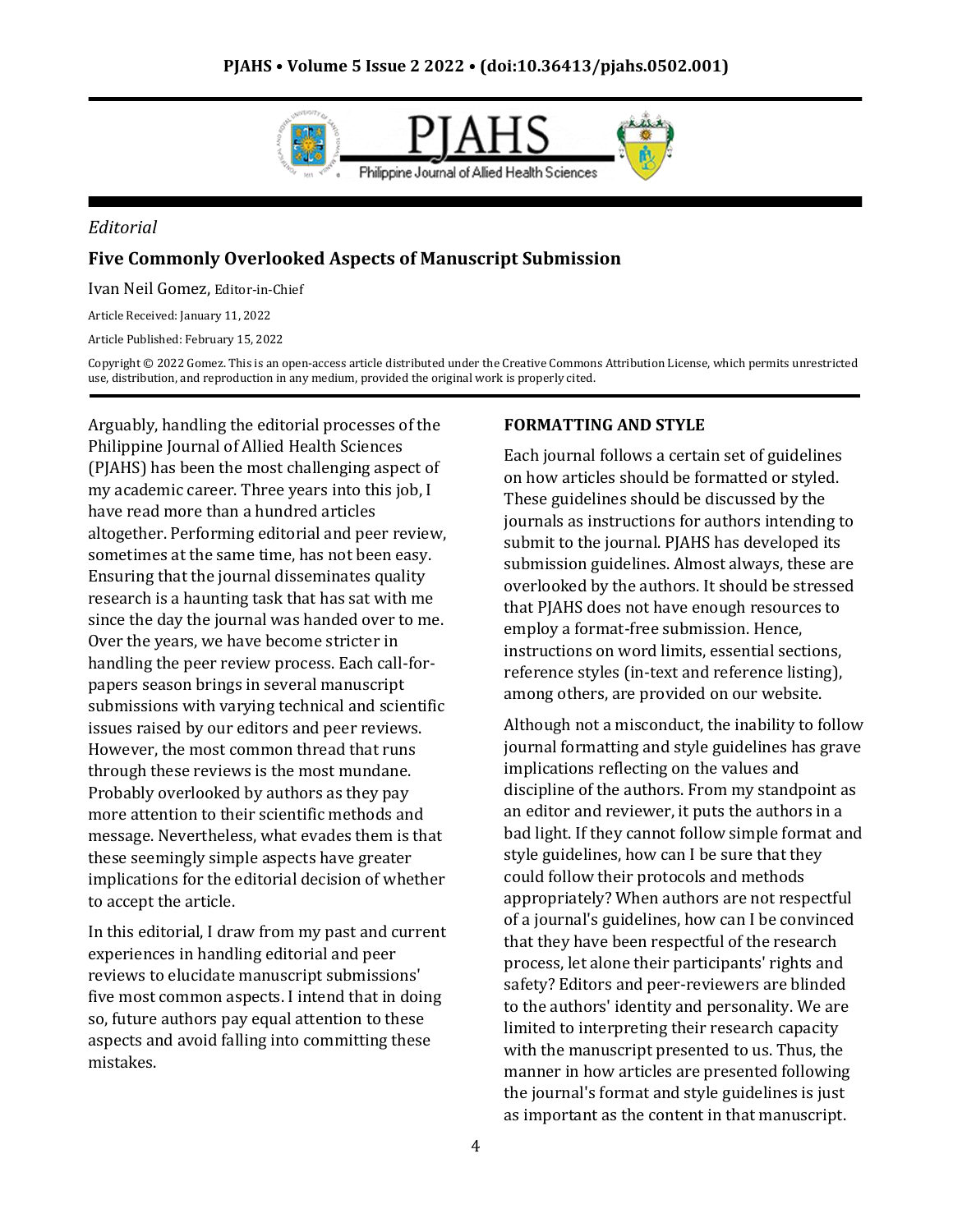The EQUATOR Network provides a consolidated repository of guidelines for reporting research across research designs. PJAHS aligns itself with this movement and strongly recommends that authors use these checklists to prepare and report their manuscripts.<sup>1</sup> We believe that by following these guidelines, manuscripts greatly improve their quality and consequently their chances for acceptance.2,3

Authors should take the time to be familiar with the journal's submission guidelines. Specifically, the format and style of how manuscripts should be submitted should be an important step prior, during, and right before submission. When in doubt, always refer back to the submission guidelines or the author's instructions. In cases where the guidelines are not clear, you may always contact the editorial office to clarify things. While a well-formatted and stylefollowed article does not guarantee acceptance, it does decrease the likelihood of rejection.

### **AUTHORSHIP CONTRIBUTION**

Listing the authors in a manuscript submission is not enough. More recently, journals have been placing great importance on identifying the specific contributions of these identified authors. The International Committee of Medical Journal Editors has provided clear guidelines for who should be considered authors.<sup>4</sup> PJAHS recommends that the submitting authors read these guidelines. However, our experience in handling manuscripts point to overlooking this aspect.

Authorship is not limited to intellectual property. It goes beyond that and covers accountability and responsibility of whatever is published in research. Thus, authors are advised to take authorship issues seriously. Only include those who meet the guidelines and identify their specific contributions. We had previously returned manuscripts, refused their publication, and even advised that authors be dropped when authorship criteria were not met. While we may not have sophisticated measures to ensure the

veracity of authorship, their patterns of behaviors on how this section is accomplished provide us with context clues whether red flags are present, thus ultimately influencing our editorial decision.

## **ETHICAL CONSIDERATIONS**

As an allied health journal, PJAHS places great importance on ensuring that the articles we publish have ensured the protection of their participants. We subscribe to the tenets of the COPE Guidelines<sup>5</sup> and the Declaration of Helsinki.<sup>6</sup> There should be a clear statement in the manuscript submission that ensures this in their research's planning, conduct, and reporting. In fact, without ethical approval from a recognized institutional review board (or its equivalent), a manuscript will not be considered for review. We have previously desk rejected these manuscripts. In some cases, we have personally contacted the reported institutional review board to confirm and corroborate the ethical approval report of the authors. Best practices in reporting ethical considerations include a separate subsection dedicated to this information, placing it at the start of the methods section, and providing succinct information on where approval was sought and its reference numbers.

# **PROOFREADING AND LANGUAGE EDITING**

Regardless of whether you have submitted to PJAHS or another academic journal, proofreading and language editing issues will most likely be part of the editorial and peer review. While closely related to the first point I have raised on formatting and style, this aspect takes an independent discussion because of the possible frustration it brings to authors, editors, and peer reviewers.

Syntax and semantics are important to editors and publishers, considering them as an indicator of the quality and believability of research it publishes. Thus, time and time again, comments on this nature will most likely plague your